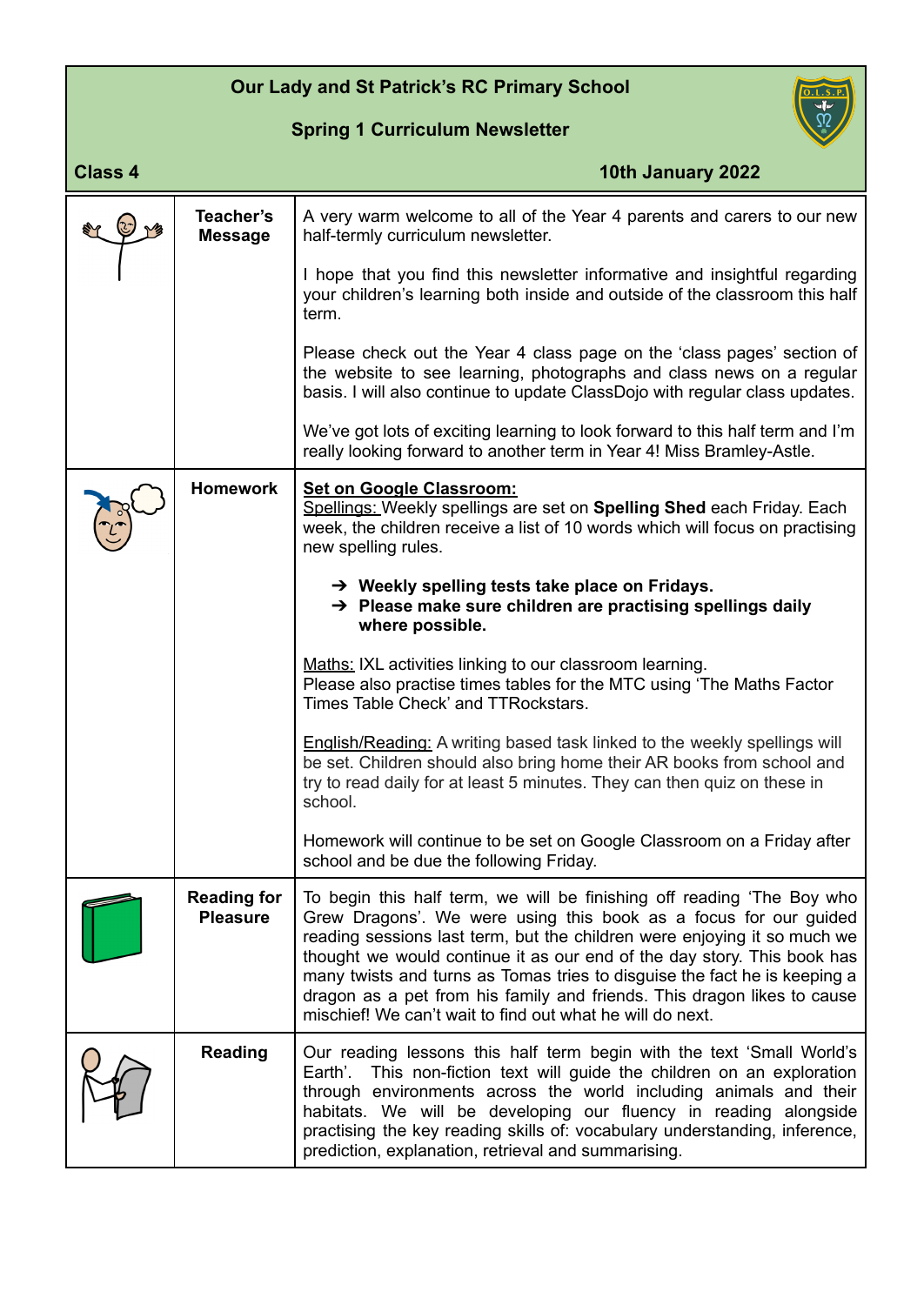|         | <b>Writing</b>                     | We begin our half term's first English unit learning about 'The Haldon<br>Forest Dragon'. We are going to be writing recounts and are learning key<br>features to help us do this such as: commas in a list to describe a setting,<br>show and not tell, creating suspense with short sentences, fronted<br>adverbials to give information on when, where or how and creating<br>toolkits.                                                                                                                                |
|---------|------------------------------------|---------------------------------------------------------------------------------------------------------------------------------------------------------------------------------------------------------------------------------------------------------------------------------------------------------------------------------------------------------------------------------------------------------------------------------------------------------------------------------------------------------------------------|
| $2+3=5$ | <b>Maths</b>                       | In our maths lessons this half term, we begin with more learning about<br>multiplication and division. We are now applying our understanding of the<br>times tables and their division facts to written methods including: problem<br>solving, multiplying more than two numbers and multiplying and dividing<br>two and three digit numbers by one digit numbers.                                                                                                                                                        |
|         | <b>RE</b>                          | Our RE learning this half term focuses on 'Community'. The children will<br>be asking and responding to questions about their own and others'<br>experiences of being part of a community. We will be discussing what<br>they wonder about the responsibility and commitment of belonging to a<br>community. The children will also be encouraged to make links to show<br>how feelings and beliefs affect their own and other's commitments to<br>different communities.                                                 |
|         | <b>Science</b>                     | This half term in Science we are learning all about 'light'. We are going to<br>be working scientifically to gather and record data to answer key<br>questions such as: How are shadows created? How can we change the<br>size of a shadow? How do mirrors reflect light?<br>We will be carrying out investigations to find out: that dark is the absence<br>of light, the best reflective materials fit for a purpose, the dangers of the<br>sun and the effects of it's UV light and how to make and change<br>shadows. |
|         | <b>History</b>                     | Not a lead subject this half term.                                                                                                                                                                                                                                                                                                                                                                                                                                                                                        |
|         | Geography                          | Our Geography learning this half term is centred around 'Holidays in the<br>UK'. The children will build upon their knowledge of the UK and identify<br>and understand the features of the four countries in the UK. They will<br>start to develop their knowledge of the features of different countries and<br>understand some of the human and physical features that they have such<br>as key cities, mountains, beaches and rivers. They will also state which<br>counties they can be found in using a map.         |
|         | Art                                | Not a lead subject this half term.                                                                                                                                                                                                                                                                                                                                                                                                                                                                                        |
|         | <b>Design</b><br><b>Technology</b> | In DT this half term, we are learning about healthy diet. We will be<br>exploring how adding ingredients to food can make the taste irreversible,<br>the importance of eating a healthy, balanced diet using 'The Eatwell<br>Guide' and understanding the difference between foods that are caught,<br>reared or grown; including how foods are processed and linking this to<br>being Fair Trade. We will also be designing, making and evaluating<br>cereal bars fit for a marathon runner.                             |
|         | <b>RSHE</b>                        | In RSHE we are moving onto module two of our 'Life to the Full'<br>program: 'Created to Love Others'. This module explores the children's<br>relationships with others. Building on the understanding that we have<br>been created out of love and for love, this module explores how we take<br>this calling into our family, friendships and relationships, and teaches                                                                                                                                                 |